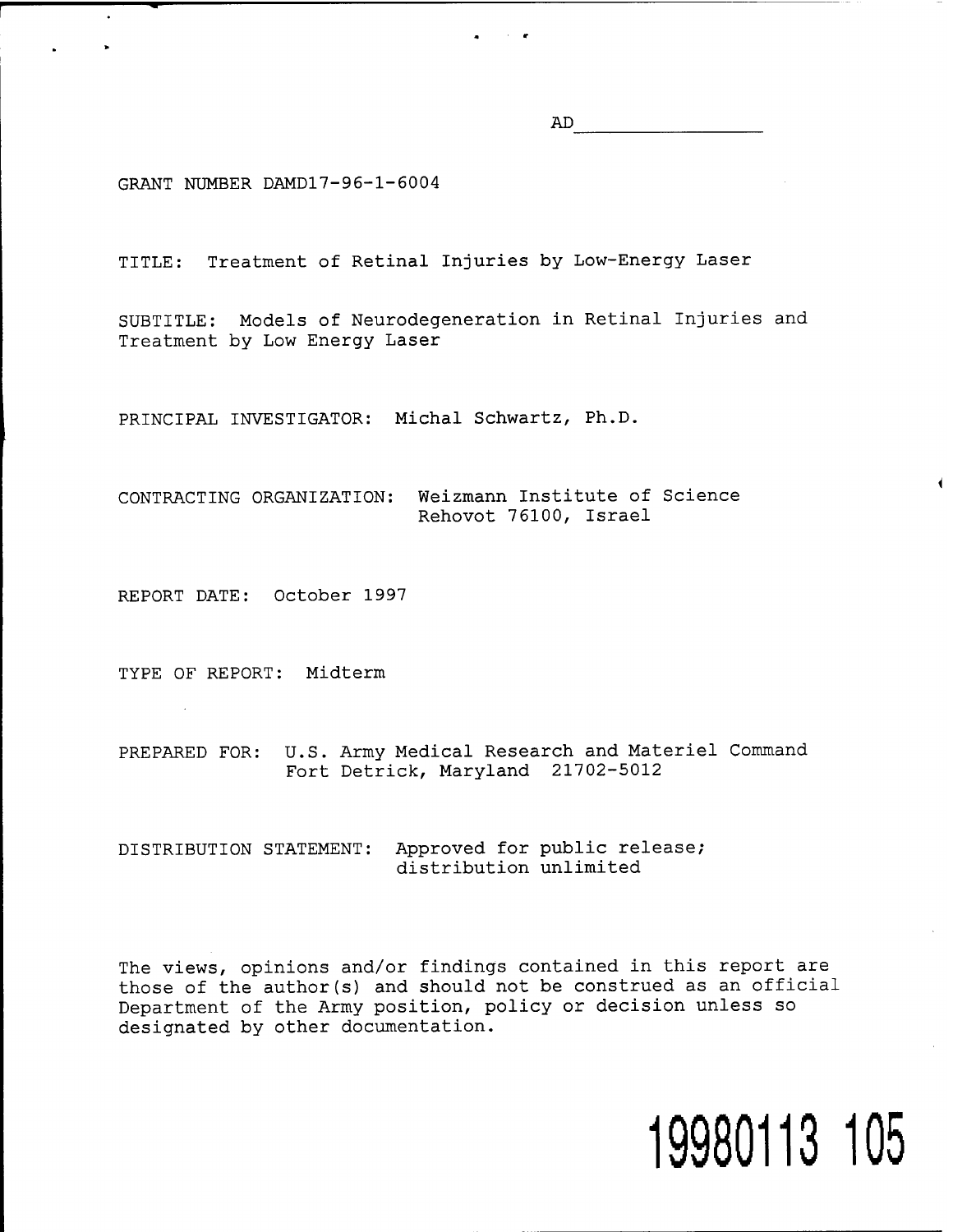| REPORT DOCUMENTATION PAGE                                                                                                                           |                                                                                                 |                                                          | <b>Form Approved</b><br>OMB No. 0704-0188                                                                                                                                                                                         |
|-----------------------------------------------------------------------------------------------------------------------------------------------------|-------------------------------------------------------------------------------------------------|----------------------------------------------------------|-----------------------------------------------------------------------------------------------------------------------------------------------------------------------------------------------------------------------------------|
|                                                                                                                                                     |                                                                                                 |                                                          | Public reporting burden for this collection of information is estimated to average 1 hour per response, including the time for reviewing instructions, searching existing data sources,<br>gathering and maintaining the data nee |
| 1. AGENCY USE ONLY (Leave blank)                                                                                                                    | 2. REPORT DATE<br>October 1997                                                                  | 3. REPORT TYPE AND DATES COVERED                         | Midterm $(25 \text{ Mar } 96 - 24 \text{ Sep } 97)$                                                                                                                                                                               |
| 4. TITLE AND SUBTITLE                                                                                                                               |                                                                                                 |                                                          | <b>5. FUNDING NUMBERS</b>                                                                                                                                                                                                         |
| Treatment of Retinal Injuries by Low-Energy Laser<br>SUBTITLE: Models of Neurodegeneration in Retinal Injuries<br>and Treatment by Low-Energy Laser |                                                                                                 |                                                          | DAMD17-96-1-6004                                                                                                                                                                                                                  |
| 6. AUTHORISI                                                                                                                                        |                                                                                                 |                                                          |                                                                                                                                                                                                                                   |
| Michal Schwartz, Ph.D.                                                                                                                              |                                                                                                 |                                                          |                                                                                                                                                                                                                                   |
| 7. PERFORMING ORGANIZATION NAME(S) AND ADDRESS(ES)                                                                                                  |                                                                                                 | 8. PERFORMING ORGANIZATION                               |                                                                                                                                                                                                                                   |
| Weizmann Institute of Science<br>Rehovot 76100, Israel                                                                                              |                                                                                                 | <b>REPORT NUMBER</b>                                     |                                                                                                                                                                                                                                   |
|                                                                                                                                                     |                                                                                                 |                                                          |                                                                                                                                                                                                                                   |
| 9. SPONSORING/MONITORING AGENCY NAME(S) AND ADDRESS(ES)<br>Commander                                                                                |                                                                                                 | 10. SPONSORING/MONITORING<br><b>AGENCY REPORT NUMBER</b> |                                                                                                                                                                                                                                   |
|                                                                                                                                                     | U.S. Army Medical Research and Materiel Command<br>Fort Detrick, Frederick, Maryland 21702-5012 |                                                          |                                                                                                                                                                                                                                   |
|                                                                                                                                                     |                                                                                                 |                                                          |                                                                                                                                                                                                                                   |
| <b>11. SUPPLEMENTARY NOTES</b>                                                                                                                      |                                                                                                 |                                                          |                                                                                                                                                                                                                                   |
| 12a. DISTRIBUTION / AVAILABILITY STATEMENT                                                                                                          |                                                                                                 |                                                          | 12b. DISTRIBUTION CODE                                                                                                                                                                                                            |
|                                                                                                                                                     | Approved for public release; distribution unlimited                                             |                                                          |                                                                                                                                                                                                                                   |
| 13. ABSTRACT (Maximum 200                                                                                                                           |                                                                                                 |                                                          |                                                                                                                                                                                                                                   |
|                                                                                                                                                     |                                                                                                 |                                                          | We have demonstrated in previous studies that low-energy laser reduces injury-induced deficits caused by                                                                                                                          |
|                                                                                                                                                     |                                                                                                 |                                                          |                                                                                                                                                                                                                                   |
|                                                                                                                                                     |                                                                                                 |                                                          | acute partial injury of the rat optic nerve. The results of in-depth analysis suggest that the laser effect in this                                                                                                               |
|                                                                                                                                                     |                                                                                                 |                                                          | model is of a neuroprotective nature. We have devoted the time lapsed since approval of funding of the                                                                                                                            |
|                                                                                                                                                     |                                                                                                 |                                                          | present study to characterization of the optic nerve partial lesion model, in an attempt to determine whether                                                                                                                     |
|                                                                                                                                                     |                                                                                                 |                                                          | the progressive degeneration which occurs subsequently to the primary insult and continues in the absence                                                                                                                         |
|                                                                                                                                                     |                                                                                                 |                                                          | of any external insult, is of a self-perpetuating nature, and whether such progressive degeneration follows                                                                                                                       |
|                                                                                                                                                     |                                                                                                 |                                                          | any topographical pattern and whether any such pattern might be a reflection of the severity of the primary                                                                                                                       |
|                                                                                                                                                     |                                                                                                 |                                                          | injury itself. By clarifying the above points, we may turn our model into an ideal model for studying the                                                                                                                         |
|                                                                                                                                                     | neuroprotection of the optic nerve and retinal ganglion cells from injurious conditions.        |                                                          |                                                                                                                                                                                                                                   |
| 14. SUBJECT TERMS                                                                                                                                   |                                                                                                 |                                                          | <b>15. NUMBER OF PAGES</b><br>18                                                                                                                                                                                                  |
|                                                                                                                                                     | Optic nerve; retinal ganglion cells; neuroprotection                                            |                                                          | 16. PRICE CODE                                                                                                                                                                                                                    |
| 17. SECURITY CLASSIFICATION<br>OF REPORT                                                                                                            | 18. SECURITY CLASSIFICATION 19. SECURITY CLASSIFICATION<br>OF THIS PAGE                         | OF ABSTRACT                                              | 20. LIMITATION OF ABSTRACT                                                                                                                                                                                                        |

DTIC QUALITY INSPECTED 3

 $\mathcal{L}_{\mathcal{A}}$  $\bar{\mathcal{A}}$ 

 $\hat{\mathbf{z}}$ 

**Standard Form 298 (Rev. 2-89) Proscribed by ANSI Std. Z39-18**

п.,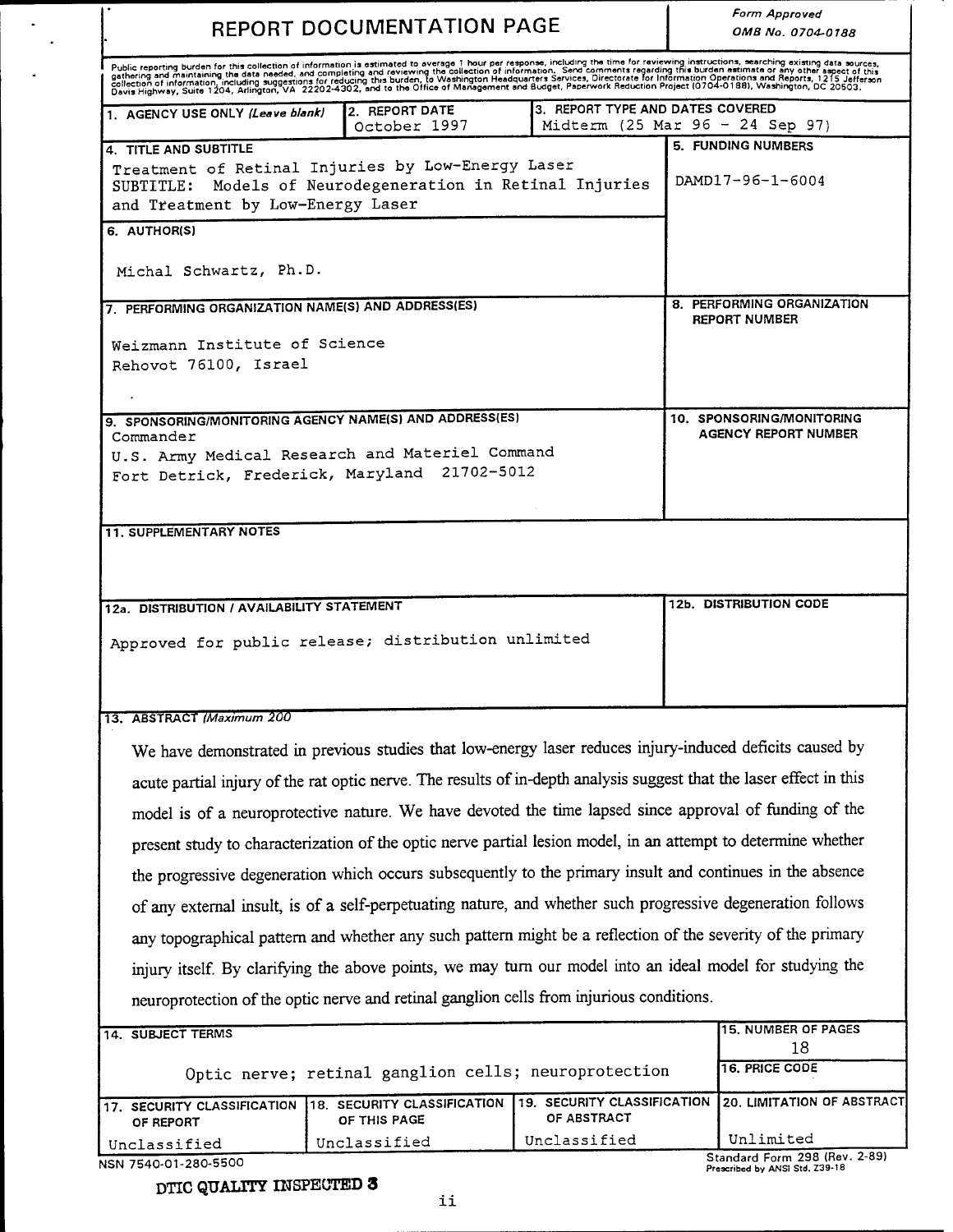#### FOREWORD

Opinions, interpretations, conclusions and recommendations are those of the author and are not necessarily endorsed by the U.S. Army.

Where copyrighted material is quoted, permission has been obtained to use such material.

Where material from documents designated for limited distribution is quoted, permission has been obtained to use the material.

Citations of commercial organizations and trade names in this report do not constitute an official Department of Army endorsement or approval of the products or services of these organizations.

In conducting research using animals, the investigator(s) adhered to the "Guide for the Care and Use of Laboratory Animals," prepared by the Committee on Care and Use of Laboratory Animals of the Institute of Laboratory Resources, National Research Council (NIH Publication No. 86-23/ Revised 1985).

For the protection of human subjects, the investigator(s) adhered to policies of applicable Federal Law 45 CFR 46.

In conducting research utilizing recombinant DNA technology, the investigator(s) adhered to current guidelines promulgated by the National Institutes of Health.

In the conduct of research utilizing recombinant DNA, the investigator(s) adhered to the NIH Guidelines for Research Involving Recombinant DNA Molecules.

In the conduct of research involving hazardous organisms,  $\overline{\text{the}}$  investigator(s) adhered to the CDC-NIH Guide for Biosafety in Microbiological and Biomedical Laboratories.

*M. die*l S. PI - Signature ' Date

*jfSlC* **QUALTTY INSPECTED 8**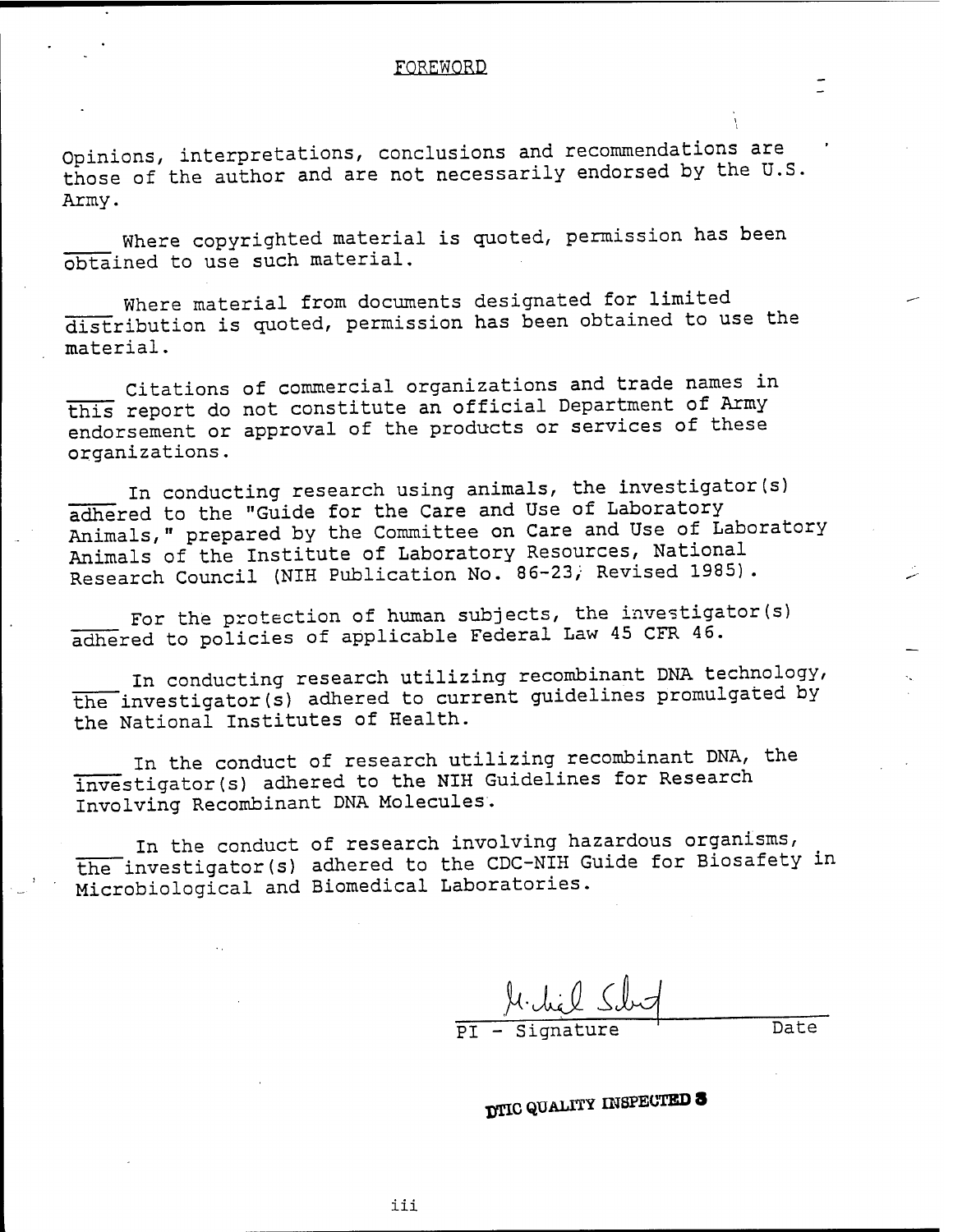# TABLE OF CONTENTS

À

| Cover Page                                                                        | $\mathbf{i}$        |
|-----------------------------------------------------------------------------------|---------------------|
| Standard Form (SF)298                                                             | $\ddot{\mathbf{u}}$ |
| Foreword                                                                          | $\ddot{\text{iii}}$ |
| Table of Contents                                                                 | iv                  |
| <b>INTRODUCTION</b>                                                               | $\mathbf{1}$        |
| EXPERIMENTAL METHODS, ASSUMPTIONS AND PROCEDURES                                  | $\overline{2}$      |
| Animals                                                                           | $\overline{2}$      |
| Stereotactic application of Fluoro-Gold                                           | $\overline{2}$      |
| Crush Injury                                                                      | $\overline{2}$      |
| Morphological Analysis                                                            | $\overline{2}$      |
| <b>RESULTS</b>                                                                    | $\overline{3}$      |
| Direct quantitative proof of secondary neuronal death                             | $\overline{3}$      |
| Differential susceptibilities of neurons to primary insult and to secondary death | 5                   |
| <b>DISCUSSION</b>                                                                 | 8                   |
| <b>CONCLUSIONS</b>                                                                | 12                  |
| <b>REFERENCES</b>                                                                 | 13                  |

 $\hat{\mathcal{L}}$ 

 $\sim$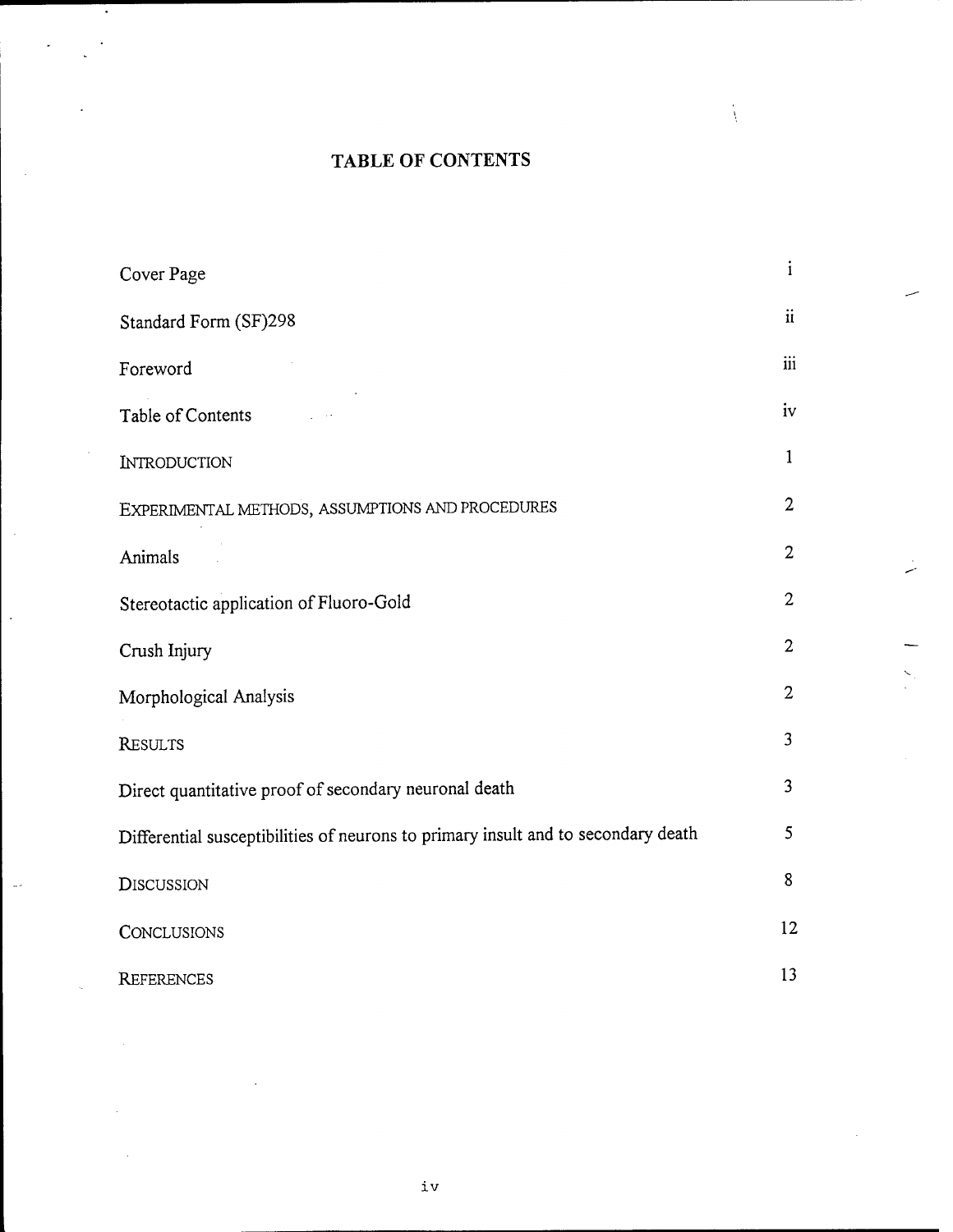#### **INTRODUCTION**

Central nervous system (CNS) injury inevitably leads to a more widespread loss of function than would be expected to result directly from the cause of the injury itself. This excessive loss, whereby the primary loss of function spreads to neurons that were spared the direct effects of the injury, is known as "secondary degeneration". The occurrence of secondary degeneration has only recently been discovered following brain lesion, having been studied to a lesser extent following white matter lesions in the CNS, i.e. axonal injury.

There is a consensus that curtailing the spread of damage might have strong therapeutic implications both for acute and chronic injuries. Despite the efforts invested in this field and promising pre-clinical studies, no clinically effective therapy has been found. It is now conjectured that the lack of success to date is partially due to the model used in the pre-clinical studies which was either not optimally defined or whose results were not clearly understood in terms of the quantitative dissociation between the primary and secondary insults inflicted.

We have previously demonstrated that low energy laser has a beneficial effect on damage to the optic nerve. We propose, within the framework of our studies and with US Army support, to fully characterize the optic nerve model as a working model for neuroprotection, in order to understand the functioning of low level laser as a potential neuroprotective treatment modality and in order to compare it to other potential neuroprotective treatments. In addition, we have suggested that when finding out modes of secondary degeneration of retinal ganglion cells and potential drugs that can halt the process we will try to examine whether the same drug would provide broader protection in cases of other retinal injuries such as laser-induced injuries. In ophthalmology, laser is the standard therapy for many sight impairing retinal disorders. In addition, laser is widely used and thus laser-induced injuries occur quite often.

This report summarizes the results obtained by us to date, with respect to the characterization of the optic nerve as a model for axonal neuroprotection. The report also describes some preliminary results suggesting that the compounds found to be protective for the optic nerve and retina using the partial optic nerve lesion are found to be effective in a model of laser-induced injury in the retina.

 $\mathbf 1$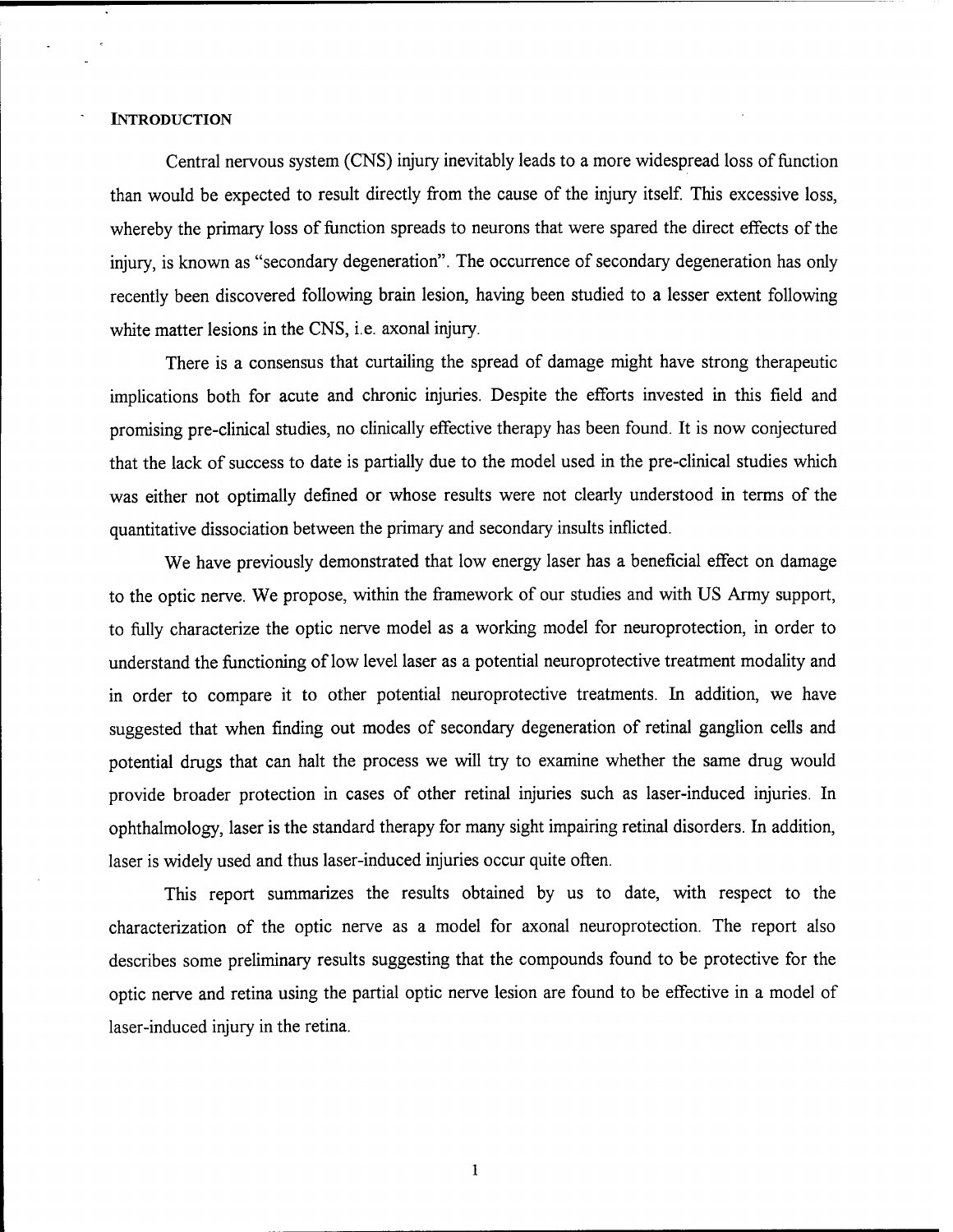#### EXPERIMENTAL METHODS, ASSUMPTIONS AND PROCEDURES.

# *Animals*

Animal utilization was in accordance with the ARVO resolution on the use of animals in research. Adult male Sprague-Dawley (SPD) rats weighing 300-400 g from the Weizmann Institute of Science animal house were anesthetized with Vetalar (ketamine, 50 mg/kg) and Rompun (xylazine, 0.5 mg/kg) administered intraperitoneally. Prior to tissue excision animals were sacrificed by an overdose of sodium pentobarbitone (170 mg/kg, intraperitoneally).

#### **Stereotactic application of Fluoro-Gold**

Two weeks prior to crush injury, rats were deeply anesthetized and placed in a small stereotactic instrument. The skull was exposed and two holes were drilled above the left and right hemispheres (6 mm posterior to the bregma and 1.2 mm lateral to the midline above the superior colliculus, SC) leaving the dura intact. Using a Hamilton injector, we injected Fluoro-Gold solution (5% in distilled water) in three depth points in the (SC) 3.8mm, 4 mm and 4.2 mm under the bony surface  $(2 \mu l/2 \text{ min}$  for each point). After completion of the injection the wound was sutured. Two weeks later the animal's right eye was subjected to crush-injury.

# *Crush injury*

With the aid of a binocular operating microscope, lateral canthotomy was performed in the right eyes of anesthetized rats. The conjunctiva was incised laterally to the cornea, the retractor bulbi muscle was separated and the optic nerve exposed. Using calibrated cross-action forceps, a moderate or mild crush injury (1-4) was inflicted on the nerve 2 mm from the eyeball, taking special care not to interfere with the retinal blood supply.

# *Morphological analysis*

Immediately after injury or 2 weeks or <sup>1</sup> month later, a retrograde labeling procedure involving local application of the dye 4-(4-(didecylamino)styryl)-n-methylpyridinium iodide (4-Di-10-Asp) (Molecular Probes, Europe BV) distally to the site of the lesion was used to label the cell bodies of neurons that had escaped the lesion. Because of the specific site of dye application, this approach enables the user to distinguish between undamaged neurons and injured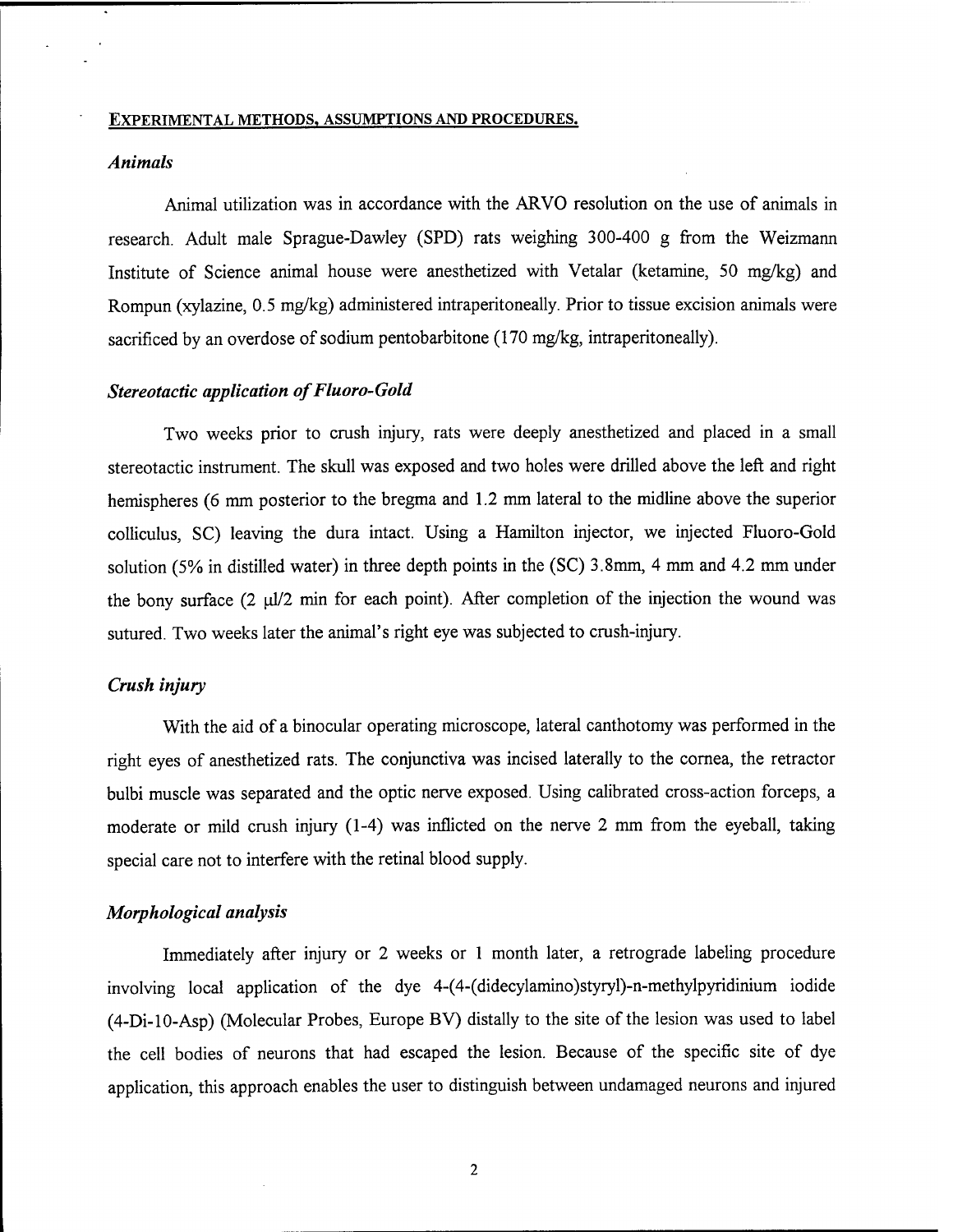neurons with still-viable retinal ganglion cells, as only neurons whose fibers are morphologically intact can take up dye that was applied distally to the lesioned site and transport it to their cell bodies. Counting the number of labeled ganglion cells thus gives a direct measure of the number of spared neurons. Labeling and measurement were carried out as follows: the right optic nerve was again exposed as for the primary insult, again without damaging the retinal blood supply. Solid crystals (0.2-0.4 mm diameter) of the fluorescent lipophilic dye 4-Di-10-Asp (5) were deposited 1-2 mm from the distal border of the injury site. Noninjured optic nerves were similarly labeled at approximately the same distance from the globe. One week after dye application the animal was given a lethal dose of pentobarbitone (170 mg/kg). The retina was detached from the eye, prepared as a flattened whole mount in 4% paraformaldehyde solution, and examined for labeled ganglion cells by fluorescence microscopy. Retinal ganglion cells were counted as described in Results. It should be noted that the efficiency of labeling by this procedure is less than 100%, meaning that the method does not yield an absolute number of intact neurons; it does, however, allow a reliable quantitative comparison between treated and untreated nerves. Normalizing the number of fibers relative to that of control noninjured nerves provides a quantitative indicator of the number of intact fibers after injury with and without treatment.

#### RESULTS

# *Direct quantitative proofofsecondary neuronal death*

Rats were subjected unilaterally to an acute partial optic nerve injury of varying severity. The numbers of directly injured neurons and of neurons that escaped direct injury were determined by retrograde labeling with 4-Di-10-Asp. Application of the dye distally to the site of the lesion restricts the labeling to neurons that are still intact. This labeling strategy ensures that the dye is not taken up by neurons that are injured when the crush injury is inflicted or by subsequently damaged neurons adjacent to the site of the crush injury or at any site between the crush injury and the cell bodies. Comparison of the numbers of apparently intact optic neurons in injured animals and in noninjured controls immediately after the injury, showed that neurons which retained their axonal integrity after injury degenerated gradually and progressively in the absence of any further external injury (Fig. 1). Moreover, comparison of the results obtained after moderate, mild or very

 $\mathfrak{Z}$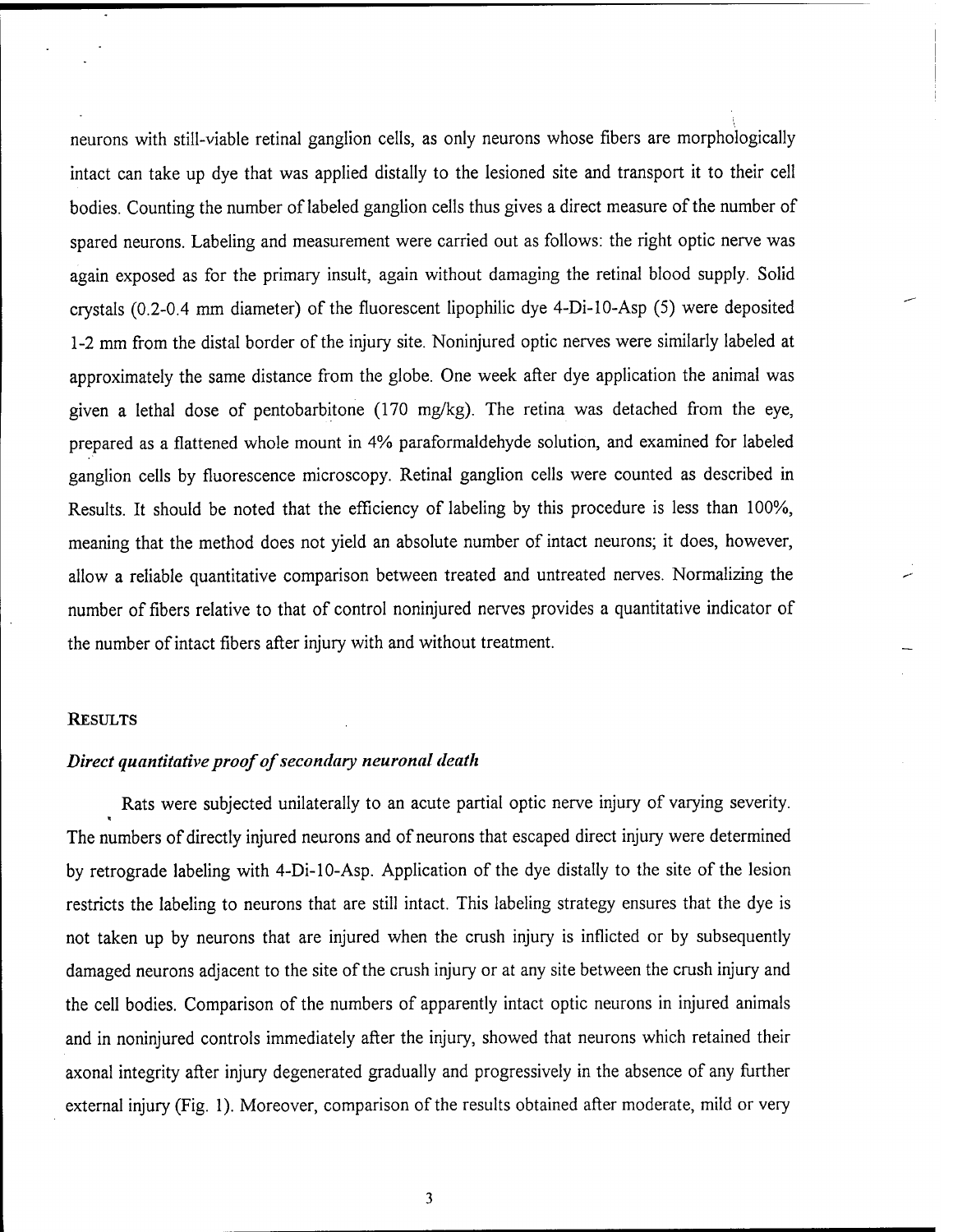m'ild injury revealed that the less severe the primary insult, the smaller the number of neurons that subsequently underwent secondary degeneration and the larger the number of neurons that finally remained undamaged (Fig. 1). However, application of the dye distally to the primary site of the lesion involves infliction of a second lesion in order to introduce the dye.



Figure 1. *Progressive loss of neurons left intact after axonal injuries of varying severity.* 4-Di-10-Asp was applied to optic nerves at different times after the nerves were subjected to crush injuries of varying severity. The retinas were excised <sup>5</sup> days later and flat-mounted. Labeled retinal ganglion cells (RGCs) from five fields in each retina (at approximately the same distance from the optic disk) were counted and their average number per mm<sup>2</sup> calculated. Bars represent means  $\pm$ SEM of retinas of noninjured nerves(n=2); moderately injured nerves that were retrogradely labeled immediately  $(n=2)$ , 2 weeks  $(n=6)$ , and 4 weeks  $(n=8)$  after injury, and mildly injured nerves retrogradely labeled immediately  $(n=3)$ ; 2 weeks  $(n=3)$ , and 4 weeks (n=4) after injury.

To ensure that this is a valid method of quantification and that the second axotomy required for the dye application does not itself cause further neuronal loss, we carried out a pre-labeling experiment in which all retinal ganglion cells were labeled with Fluoro-Gold prior to infliction of the crush injury. The animals were then subjected to a moderate crush injury, and in some of them this was followed 2 weeks later by an axotomy similar to that performed for dye application. Retinas were excised from all animals (both with and without the second axotomy) 3 or 7 days later and their retinal ganglion cell numbers were determined. As shown in Table 1, the

**u (3E**

֞֟֟֜֟׆֞֝<br>֞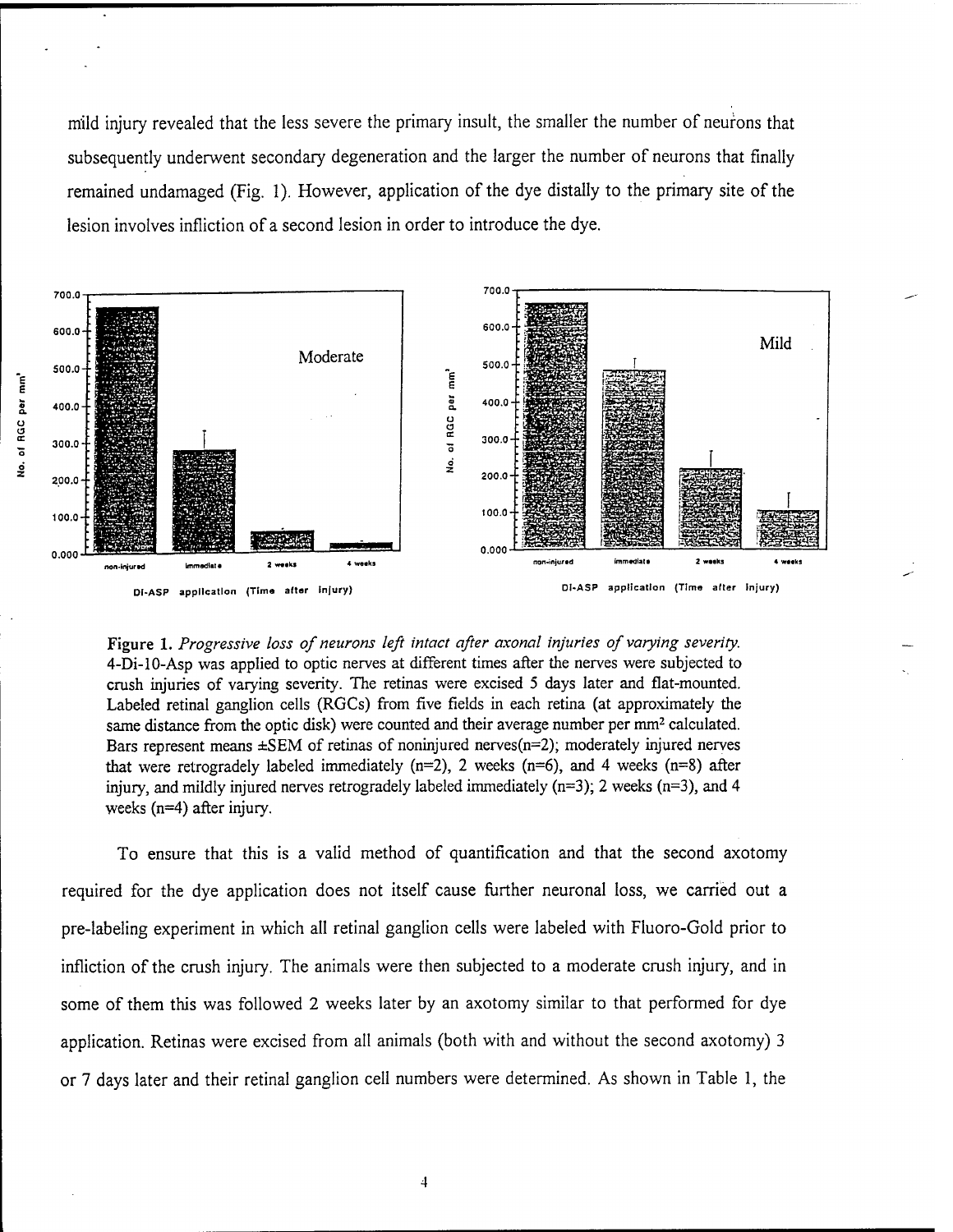second lesion did not cause any further neuronal death during the 3 and 7 day time period, and there were no differences in the numbers of surviving retinal ganglion cells at <sup>3</sup> and 7 days. This experiment thus confirms the validity of morphometric analysis involving application of a dye distal to the site of lesion for quantification purposes.

| Days<br>Post-Axotomy | <b>Not axotomized</b><br>(RGCs/mm <sup>2</sup> ) | Axotomized<br>(RGCs/mm <sup>2</sup> ) |
|----------------------|--------------------------------------------------|---------------------------------------|
|                      | $1015.5\pm 60.5$<br>$(n=2)$                      | 974.0±10.54<br>$(n=3)$                |
|                      | $918.5 \pm 66.5$<br>$(n=2)$                      | 971.67±38.8<br>$(n=3)$                |

**Table 1: Surviving retinal ganglion cells following crush injury and with or without second axotomy**

Fluoro-Gold was injected stereotactically into the superior colliculus of naive animals. Two weeks later the nerves were exposed unilaterally and moderately crushed. After a further two weeks, some of the animals were re-anesthetized and the same optic nerves were re-cxposed and subjected to a second lesion in the form of a transection distal to the primary insult. Retinas were excised from all animal 3 or 7 days later. Results are expressed as the mean number of retinal ganglion cells per mm<sup>2</sup> ±SEM. One-way analysis of variance revealed no differences between animals subjected to a second lesion and those that were not.  $(P=0.57)$ .

# *Differential susceptibilities ofneurons to primary insult and to secondary degeneration*

In injured optic neurons, the rate of axonal degeneration was shown to be higher in neurons whose cell bodies are located at the retinal periphery than in those with cell bodies at the center (6). The difference in rate was attributed to differences in cell body vulnerability. To find out whether such differences also apply in the case of partial lesion, we mapped the retinal ganglion cell distribution in retina of noninjured nerve and in retinas of injured nerves 2 and 4 weeks after injury. The corresponding distribution patterns in injured optic nerves are shown in Figures 2 and 3.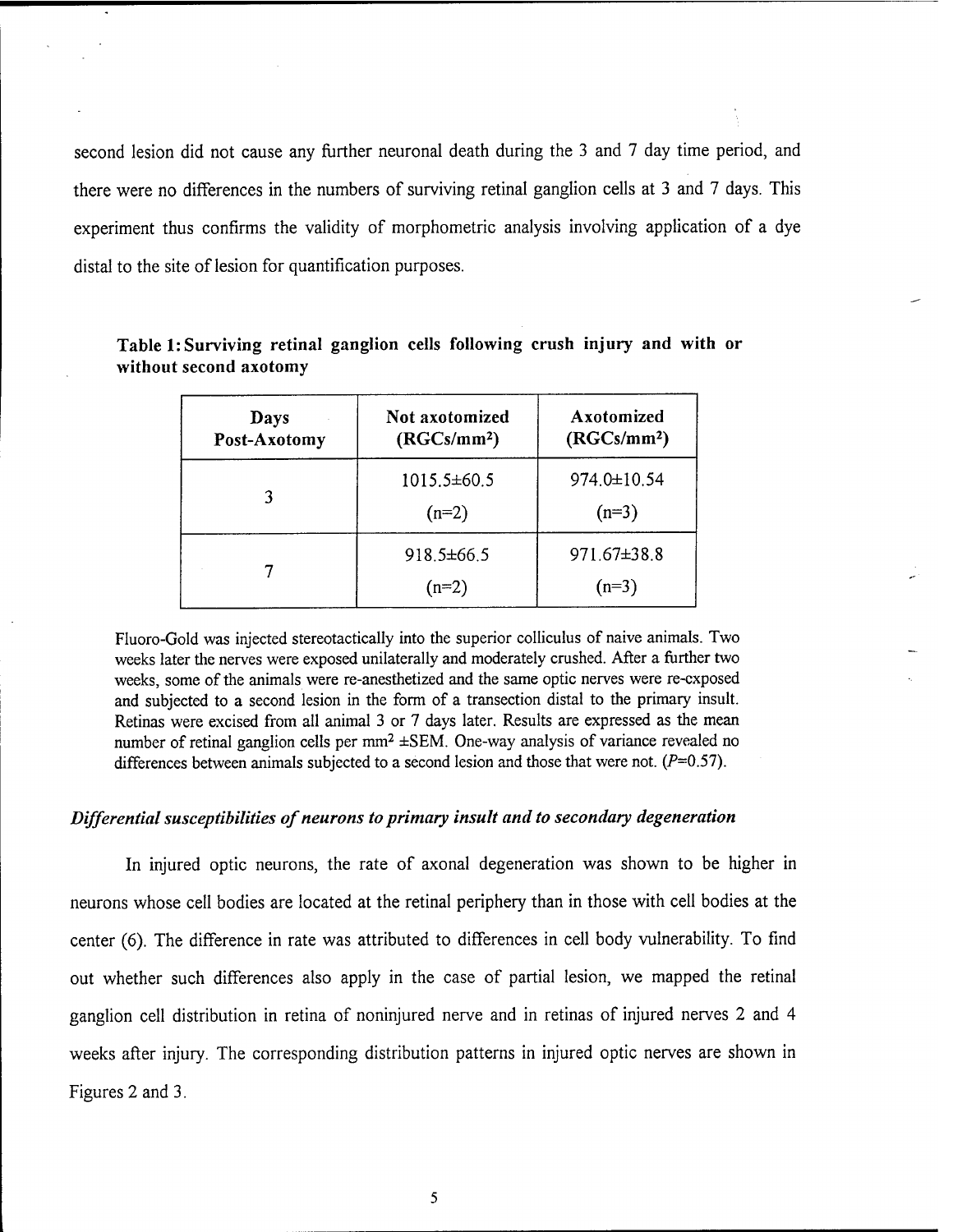

**Figure 2.** *Comparison ofretrogradely labeled retinas of noninjured and injured nerves.* The figure shows representative micrographs of normal retina (A), retina of injured optic nerve labeled 2 weeks after the injury (B), and retina of injured optic nerve labeled 4 weeks after the injury (C). Bar  $=$  300 mm.



**Figure** 3. *Comparison ofganglion cell distribution in retinas ofinjured optic nerves 2 and 4 weeks after moderate injury.* Retinas were divided into five circular zones on the basis of their distance from the center (optic disk). The average number of RGCs per zone was calculated by counting them in four different fields in each zone. The graph presents means  $\pm$  SEM of four retinas examined 2 weeks or 4 weeks after the optic nerve was injured.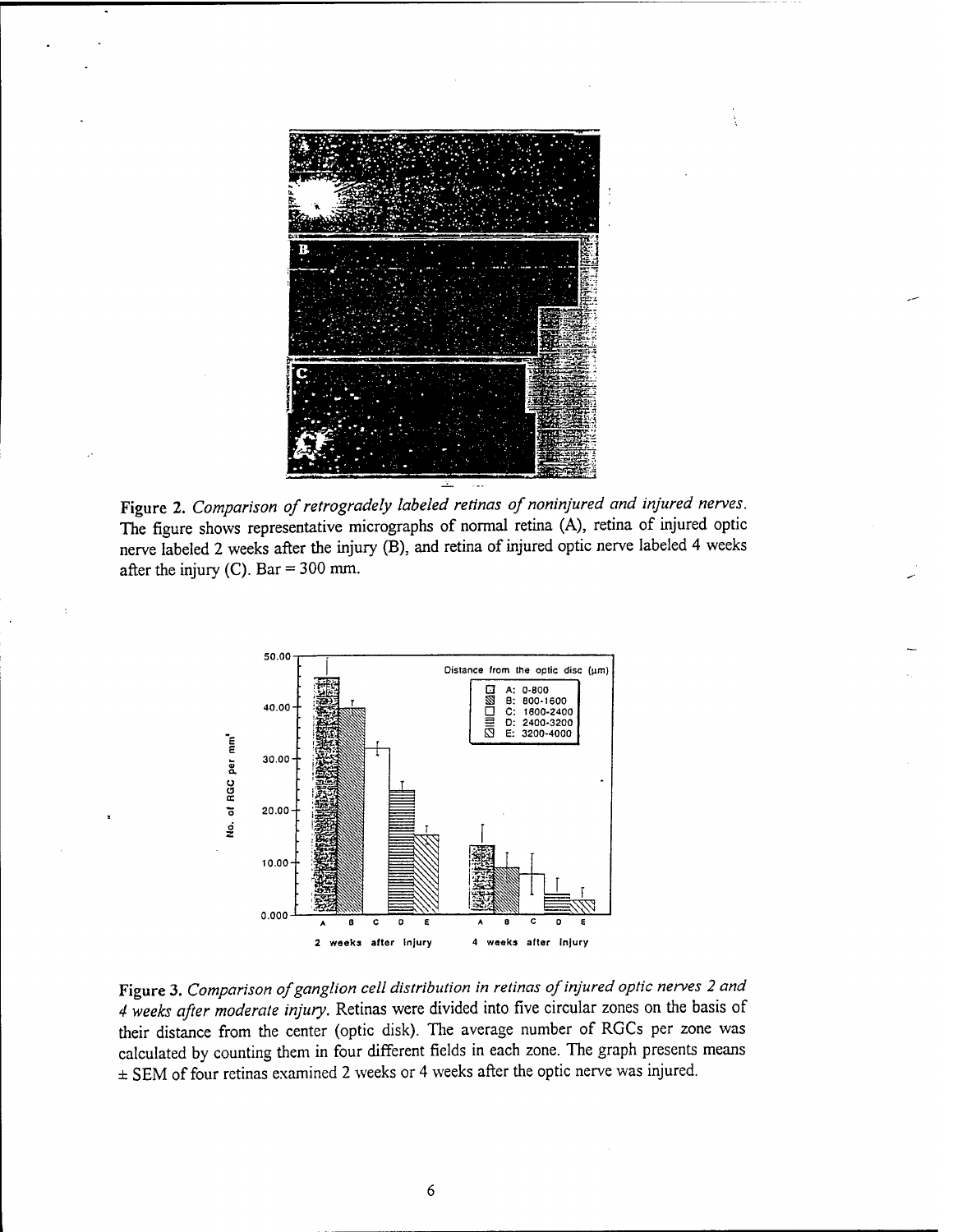Whereas in retinas of noninjured nerves the ganglion cells are distributed almost evenly in all retinal regions, in the retinas of injured nerves the ganglion cell loss is more pronounced at the periphery than close to the optic disk (Fig. 4).



Figure 4. *Density ofganglion cells in the periphery relative to the center ofthe retina.* The distribution of RGCs in normal retina and in retina of injured nerves 2 and 4 weeks after moderate optic nerve injury was determined by comparing the ratios of cell densities in zone B and zone E in each retina. The zones correspond to those shown in Figure 4. The graph presents means ± SEM of the ratios obtained from two retinas of noninjured optic nerves and four retinas of optic nerves analyzed 2 and 4 weeks after injury.

These findings raised the question of whether topographical selectivity is triggered by the primary insult itself or by subsequent events. To address this question, we analyzed retinal ganglion cell topography immediately after injury. The results showed that immediately after a primary insult, even of mild severity, there is already a preferential loss of neurons whose ganglion cells are located in the retinal periphery (Fig. 5).

It therefore seems that the topographical selectivity is a reflection of the axons' susceptibility to the injury, the most vulnerable axons being those whose cells bodies are located peripherally. All subsequent degeneration is dictated by the topographical distribution of the acutely injured neurons.

 $\overline{7}$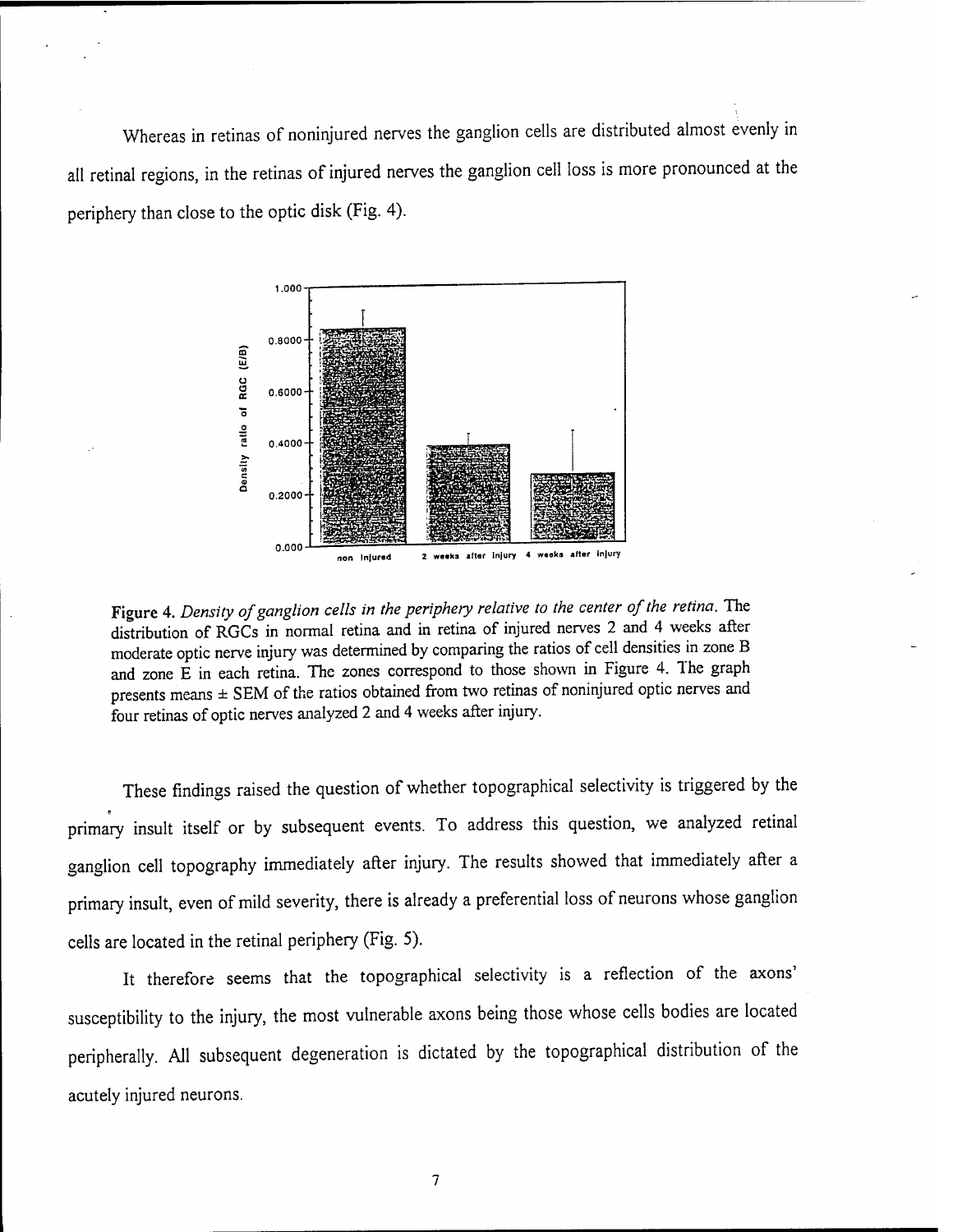

**Figure 5.** *Mechanical insult causes preferential loss ofneurons whose ganglion cells are at the retinal periphery.* Retinas were retrogradely labeled immediately following mild injury and were whole-mounted <sup>1</sup> week later. Retinas were divided into five circular zones on the basis of their distance from the center (optic disk). The average number of RGCs per zone was calculated by counting them in four different fields per zone. The graph presents means  $\pm$ SEM of four retinas. [ANOVA revealed a significant effect of the distance from the optic disk on the number of RGCs (F=4.28, p= 0.028). \* Significant difference ( $p$ < 0.05) vs. the most central zone (zone A).]

### *Preliminary results of neuroprotection following laser-induced retinal injury*

Argon laser lesions were created in the retinas of 86 DA rats and were followed immediately by intraperitoneal injections ofMK-801 (2 mg/kg) or saline. The animals were killed after 3, 20 or 50 days and the retinal lesions were evaluated histologically and morphometrically. Photoreceptor-cell loss was significantly less in MK-801-treated rats than in control animals. Glutamate-receptor blockers should be further investigated as potential adjuvant therapy in retinal photocoagulation treatments,

#### **DISCUSSION**

Secondary degeneration following acute or chronic lesions or disorders of the CNS (7-12) is now widely recognized as an integral part of the response to any acute CNS event, such as trauma or ischemia. Intensive research efforts have therefore been directed towards uncovering the mediators of secondary degeneration and seeking ways to neutralize them, or their effects, or the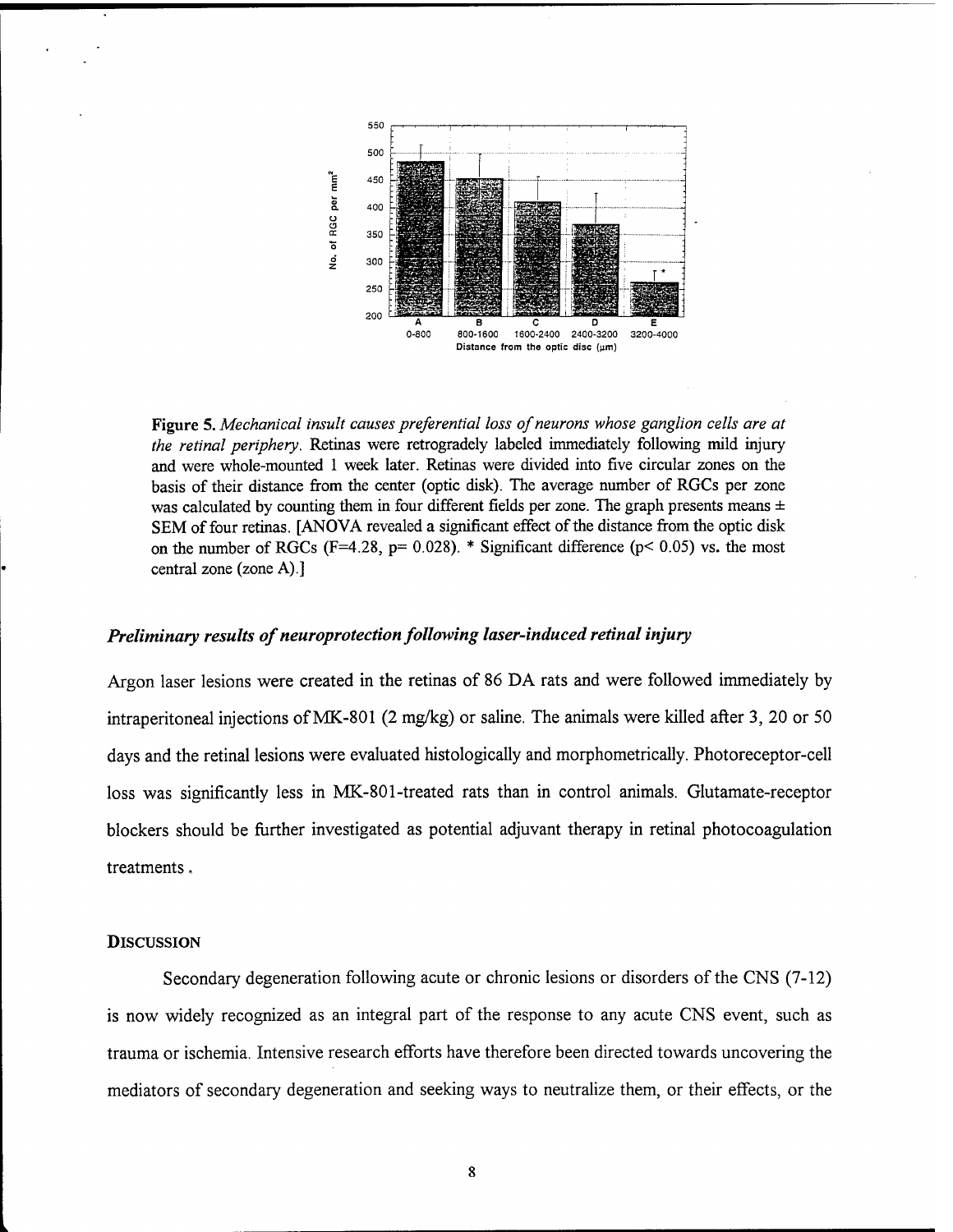receptors with which they interact (13-18). These studies have opened the way to a new approach to the treatment of acute and possibly also of chronic CNS disorders, namely, neuroprotective therapy. Expectations engendered by the promising experimental results have not, however, been borne out by the outcome of clinical trials (19). A major obstacle to progress in neuroprotection can be attributed to the unsatisfactory empirical definition of secondary degeneration, on which much of the research has been based. Most of the studies of "secondary degeneration" do not provide direct quantitative proof of its occurrence, which would require separate quantification of the neuronal losses resulting from the primary injury and from secondary events. This issue becomes more critical in the case of white matter lesions such as axotomies and chronic neuropathies.

We show here that a partial lesion of the optic nerve leads to measurable secondary degeneration, which can be viewed as a distinct entity triggered by injury-induced mediators and not by the injury itself. Another characteristic of the degeneration observed in our study was its gradual, stepwise progression. This implies that neuroprotective therapy would need to be properly synchronized with the relevant physiological events, as protection given at time zero may not be sufficient for protection against delayed onset of degeneration. It should be noted that, in principle, secondary degeneration might start either in the axons of spared neurons or in the cell bodies. The process might occur in the following way: following the primary insult, injured neurons release into the environment toxic substances that spread to neighboring neurons. As a consequence these neurons, despite having escaped primary injury, undergo secondary degeneration, thereby releasing additional toxic substances into their environment and injuring more neurons (tertiary damage). The latter neurons release still more toxic substances, damaging yet other neurons, until eventually the process runs out of steam and reaches a "steady state". It seems, however, that under our experimental conditions even a mild insult caused a relatively massive primary loss of neurons and extensive secondary degeneration, apparently excluding the possibility of achieving an early steady state.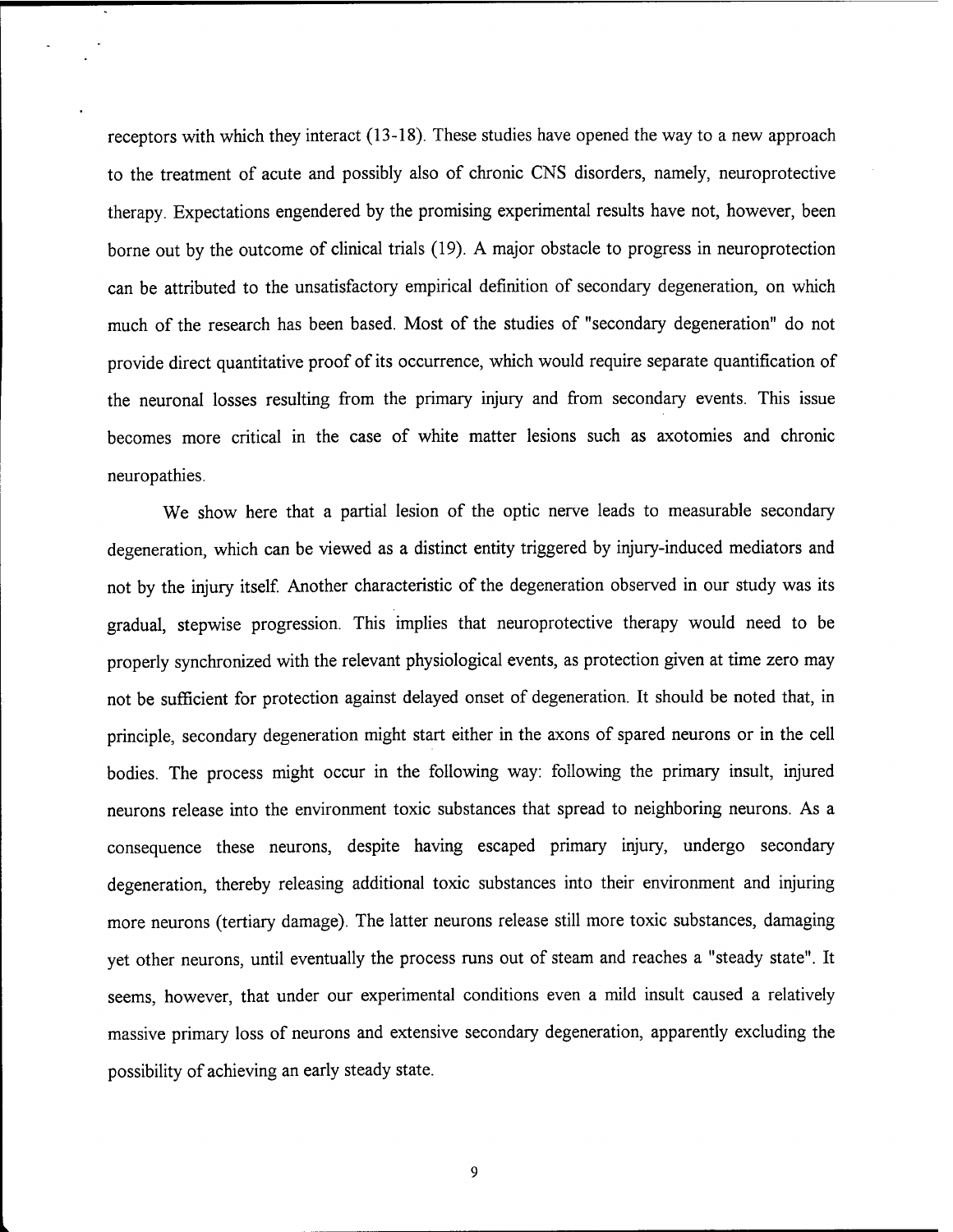The results of this study may provide a plausible explanation for the progressive loss of neurons in chronic neuropathies even after the primary cause of the neuronal loss has been alleviated. Thus, for example, continuing loss of visual field has been observed in patients with glaucomatous neuropathy even after the intraocular pressure has been restored to normal (20,21). The fact that in some patients the disease is arrested whereas in others it continues to progress despite the normalization of intraocular pressure might be a reflection of the severity of the damage existing at the time of initiation of anti-hypertensive treatment (20). The topographical pattern of degeneration observed in the present study, i.e., loss of retinal ganglion cells at the periphery rather than at the center of the retina, is also reminiscent of that seen in glaucomatous neuropathy (22), where topographical differentiation and death of neurons have been attributed to size differences. Cell size may be one of the criteria for preferential loss of peripheral ganglion cells in mature retina, on the assumption that the largest retinal ganglion cells are the most susceptible  $(23)$ .

It should be noted that although the crush injury inflicted in this study does not simulate glaucomatous or other human optic neuropathies from the point of view of etiology, it may resemble them in so far as the progression of nerve degeneration is not dependent on the nature of the primary cause. This further validates the use of a crush injury model for the study of secondary degeneration of neurons in chronic diseases such as glaucoma, where progressive deterioration continues after the primary cause has been eliminated. Optic neuropathies involving raised intraocular pressure, which can be diagnosed and treated by pressure reduction, may thus benefit from neuroprotective therapy.

The present study demonstrates the existence of secondary degeneration and strongly suggests that there is room for the development of neuroprotective therapy following acute or chronic injury where the primary cause can be identified and neutralized. Moreover, as secondary neuronal death is not only a self-perpetuating process but also a self-limiting one, the extent of nerve damage inflicted by acute trauma, or existing in chronic cases at the time of alleviation of the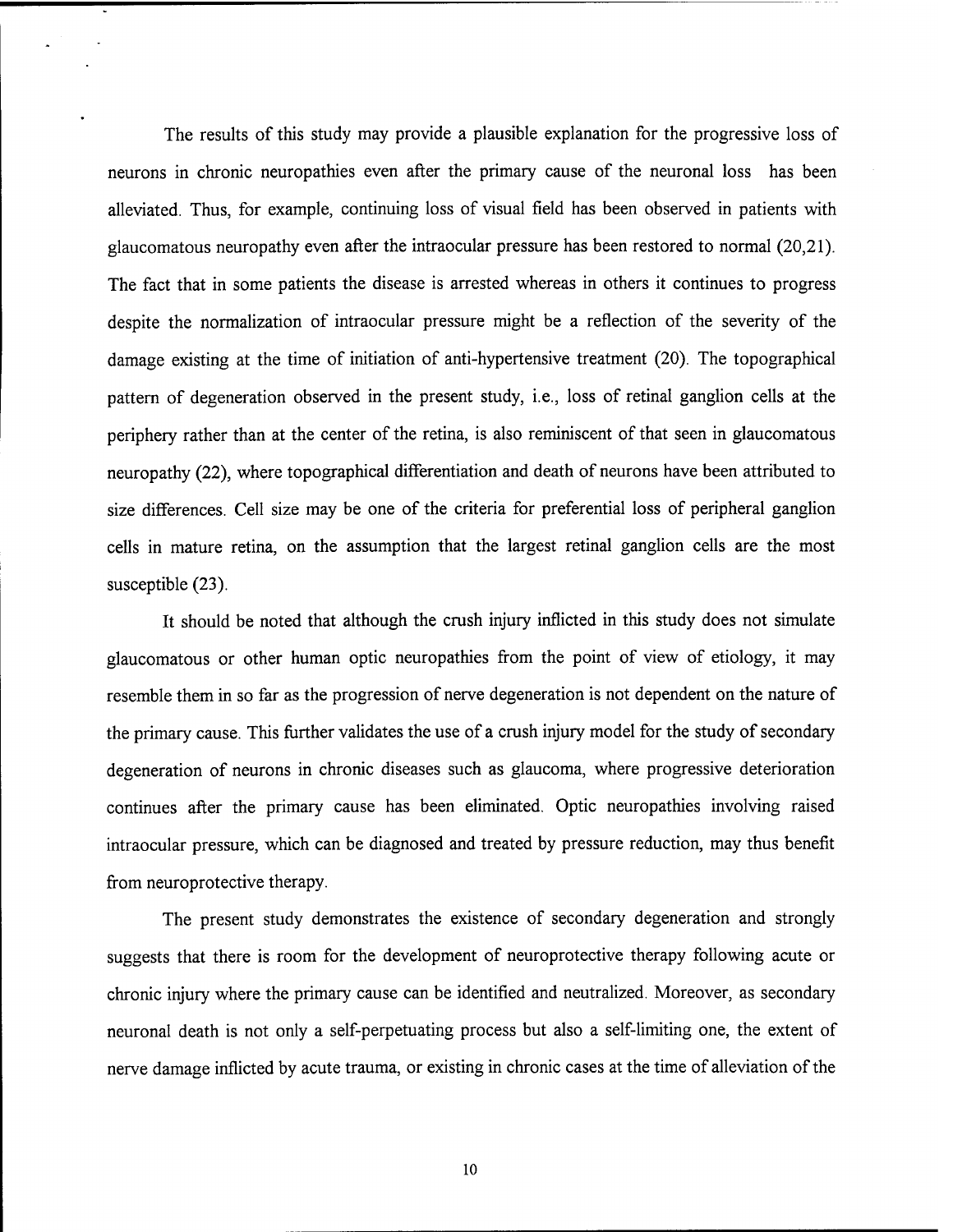primary cause, will determine the extent of the secondary loss. It is important to emphasize that neuroprotection should be considered as the protection of intact neurons immersed in a degenerative environment rather than as the protection of cell bodies of injured axons; the latter, even if successful, does not lead to recovery of function, which is the criterion of effective neuroprotection. In selecting a strategy for neuroprotective therapy, it should be borne in mind that the neurons which apparently escaped the primary insult may be marginally injured and hence more susceptible to the hostile environment created by degenerating neurons. Susceptibility might imply that the neurons possess "molecular memory" for injury in a way that changes the levels or localization of intracellular elements associated with survival or anti-death machinery. If this is the case, the use of neuroprotective compounds that only neutralize mediators of secondary degeneration might not be enough to rescue such neurons; they might need, in addition, an intracellular signal that would eliminate the "molecular memory" of the injury.

The fact that our preliminary results suggest that neuroprotective therapy is plausible in halting retinal degeneration following laser-induced injury is very encouraging, as it emphasizes that neuroprotection is a valid approach following various types of injury.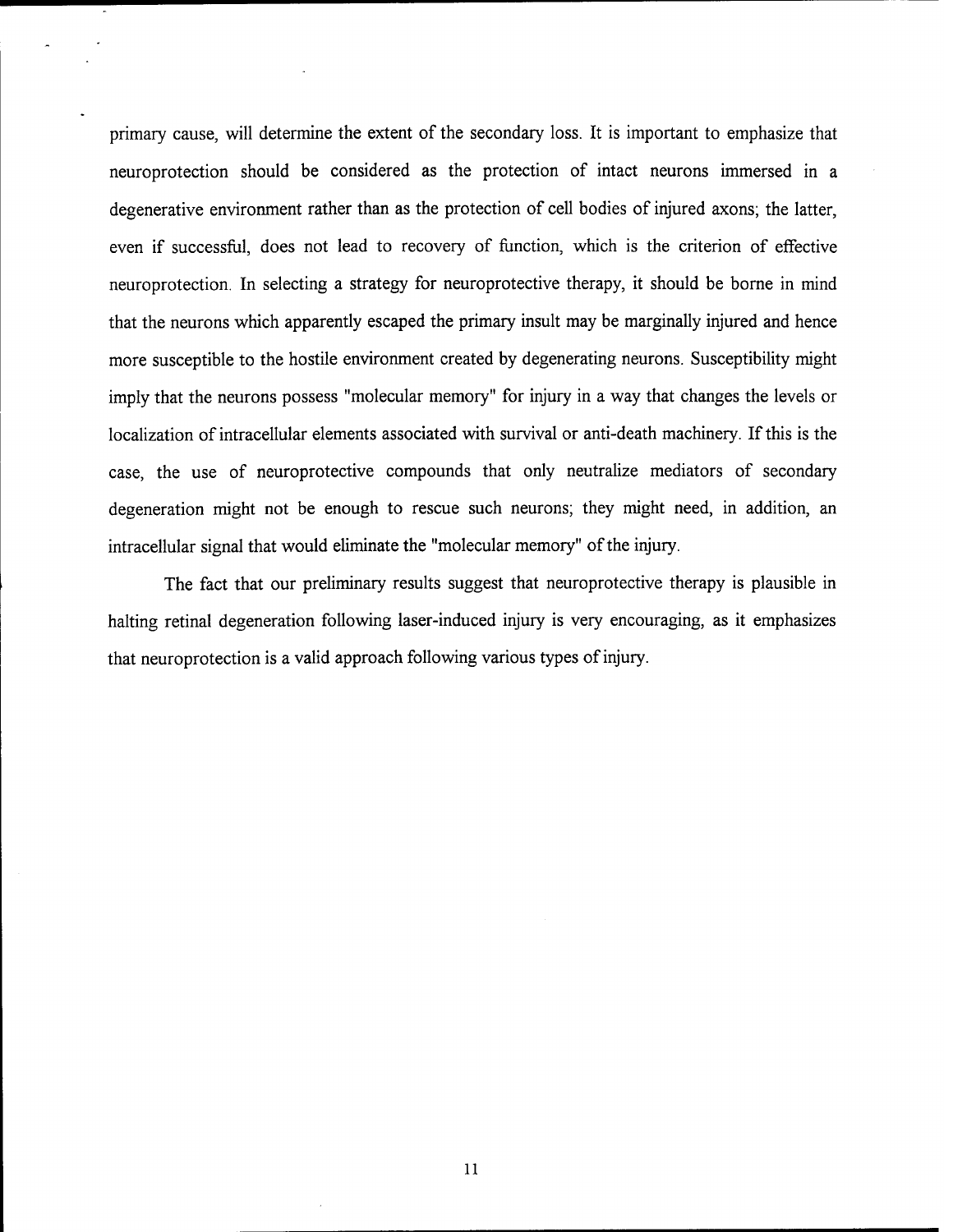# **CONCLUSIONS**

- 1. Partial lesion of the optic nerve leads to a self-perpetuating process of secondary degeneration.
- 2. The extent of damage is a function of the severity of the primary insult.
- 3. The loss of retinal ganglion cells occurs in a specific topographical pattern, with the periphery taking precedence over the center.
- 4. The optic nerve partial injury model is suitable for further characterization of the mechanism underlying the low-energy laser effect, for scanning of other potential neuroprotective compounds, for making comparative studies, for detection of the therapeutic window and for uncovering the molecular mechanism at work.
- 5. Laser-induced injuries to the retina, like any other injury, initiate secondary degeneration that operates in a self-perpetuating manner and perhaps involves similar mediators, e.g. excitatory amino acids as in the case of a trauma starting at the optic nerve head.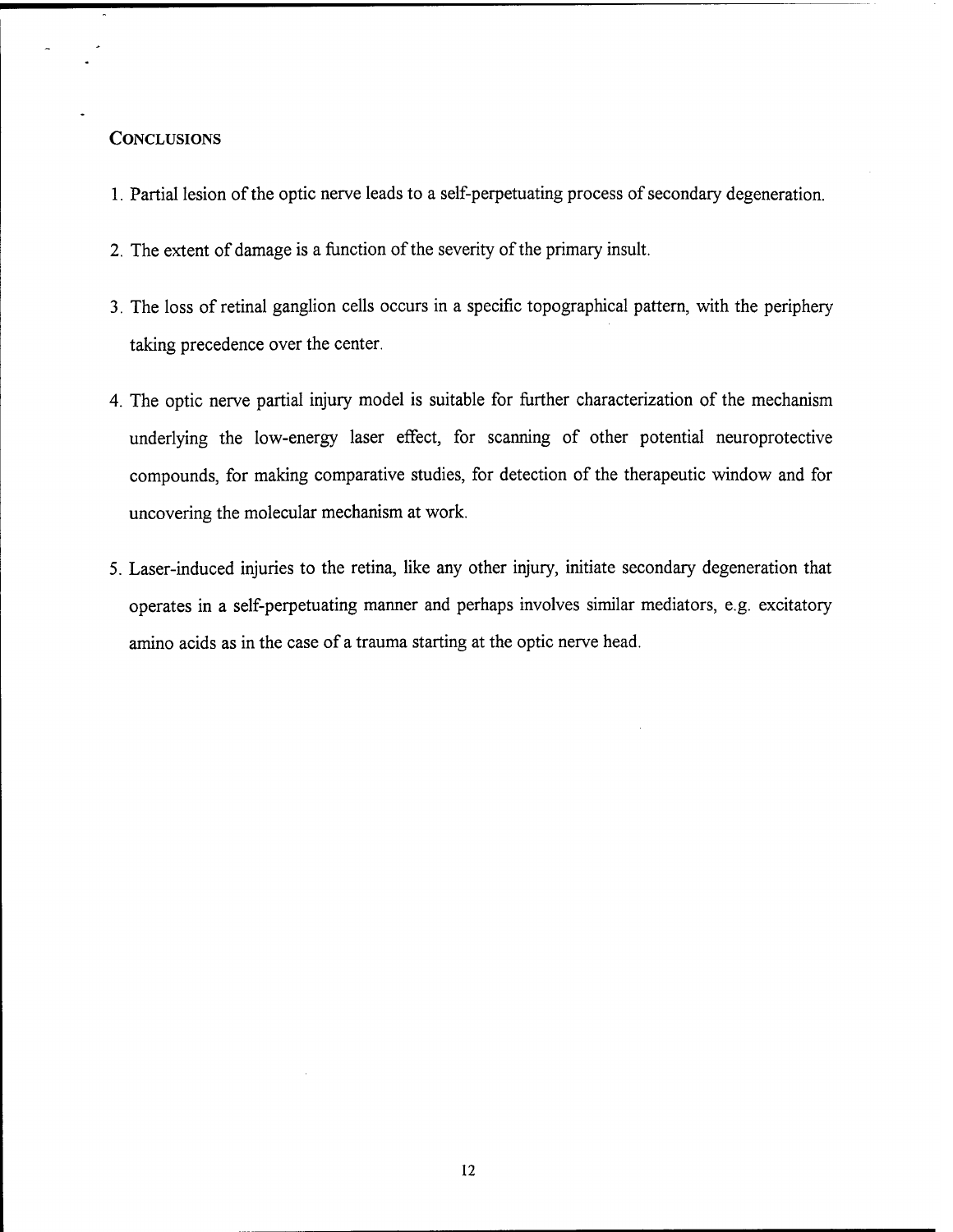#### **REFERENCES**

- 1. Assia, E. et al. *Brain Res. 476,* 205 (1989).
- 2. Duvdevani, R et al. *Rest. Neurol. Neurosci.* 2, 31 (1990).
- 3. Yoles E., M. Belkin and M. Schwartz. *J. Neurotrauma* **13,** 49 (1996).
- 4. Yoles, E. et al. *Inv. Ophthalmol.* 83, 3586 (1992).
- 5. Thanos S., J. Mey and M. Wild. *J. Neurosci..* **13,** 455 (1993).
- 6. Pearson H.E. and T.P. Thompson. *Exp. Neurol.* **119,** 113 (1993).
- 7. Dusart I. and M.E. Schwab. *Eur JNeurosci* 6, 712 (1994).
- 8. Hilton, G. *J. Neurosci. Nurs.* **26,** 251 (1994).
- 9. Mclntosh, T.K. *J. Neurotrauma* 10, 215 (1993).
- 10. Olanow, C.W. *Trends. Neurosci.* **16,** 439 (1993).
- 11. Siesjo, B.K. et al. *J. Neurotrauma* **12,** 943 (1995).
- 12. Trembly, B. *Ann. NY. Acad. Sei.* **675,** <sup>1</sup> (1995).
- 13. Bazan, N.G. et al. *J. Neurotrauma* **12,** 791 (1995).
- 14. Bernet, H. and L. Turski. *Proc. Natl. Acad. Sei. USA.* **93,** 5235 (1996).
- 15. Komhuber, J. et al. *J. Neural. Transm. Suppl.* **43,** 91 (1994).
- 16. Mattson, M.P. and S.W. Scheff. *J. Neurotrauma* **11,** 3 (1994).
- 17. Yakovlev, A.G. and A.I. Faden. *J. Neurotrauma* **12,** 767 (1995).
- 18. Zauner, A. and R. Bullock. *J. Neurotrauma* **12,** 547 (1995).
- 19. Grotta, J. *J. Int. Med.* **237,** 89 (1995).